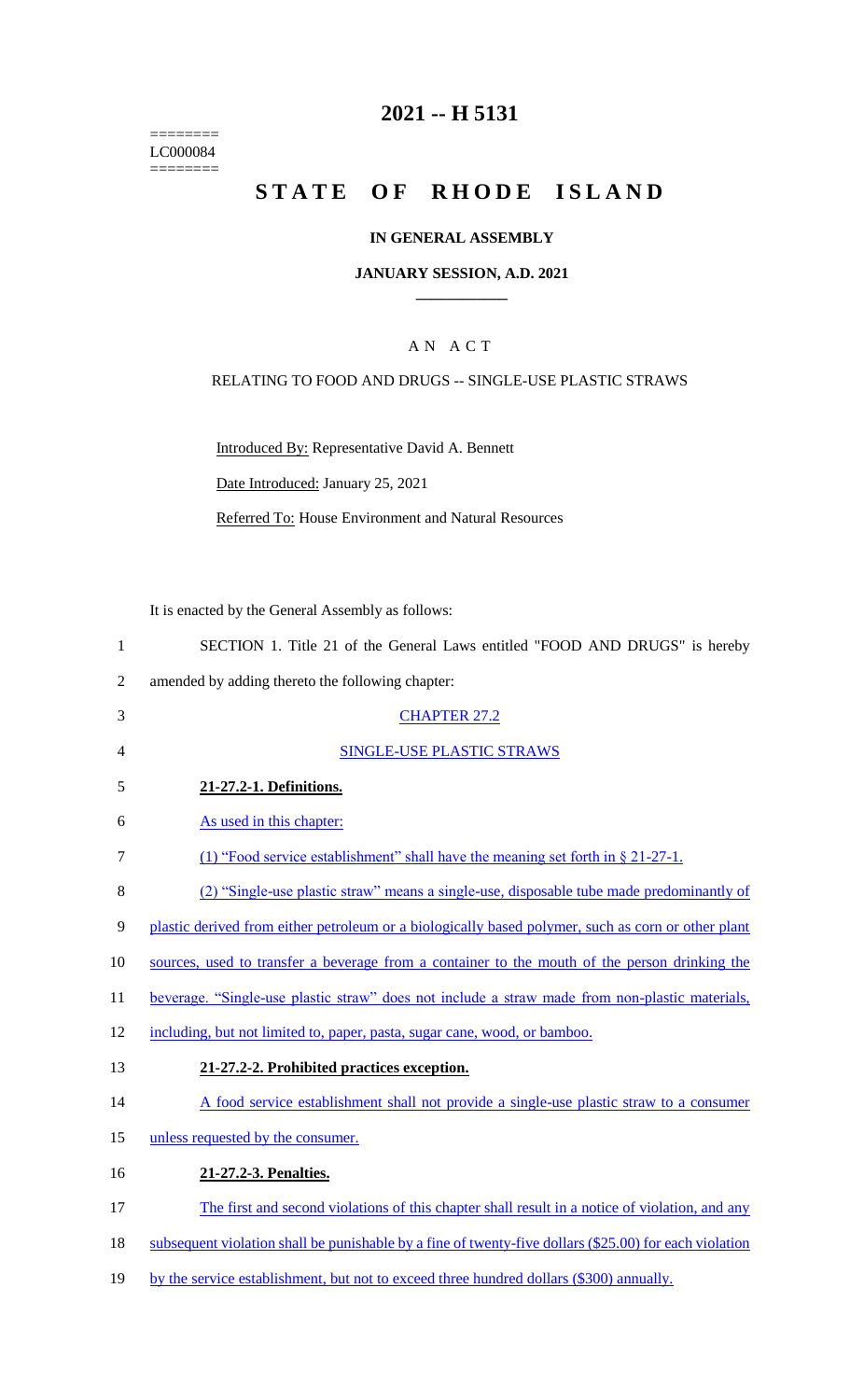# 1 **21-27.2-4. Enforcement.**

- 2 The director of health shall promulgate and adopt such rules and regulations as may be
- 3 necessary to enforce the provisions of this chapter.
- 4 SECTION 2. This act shall take effect upon passage.

======== LC000084 ========